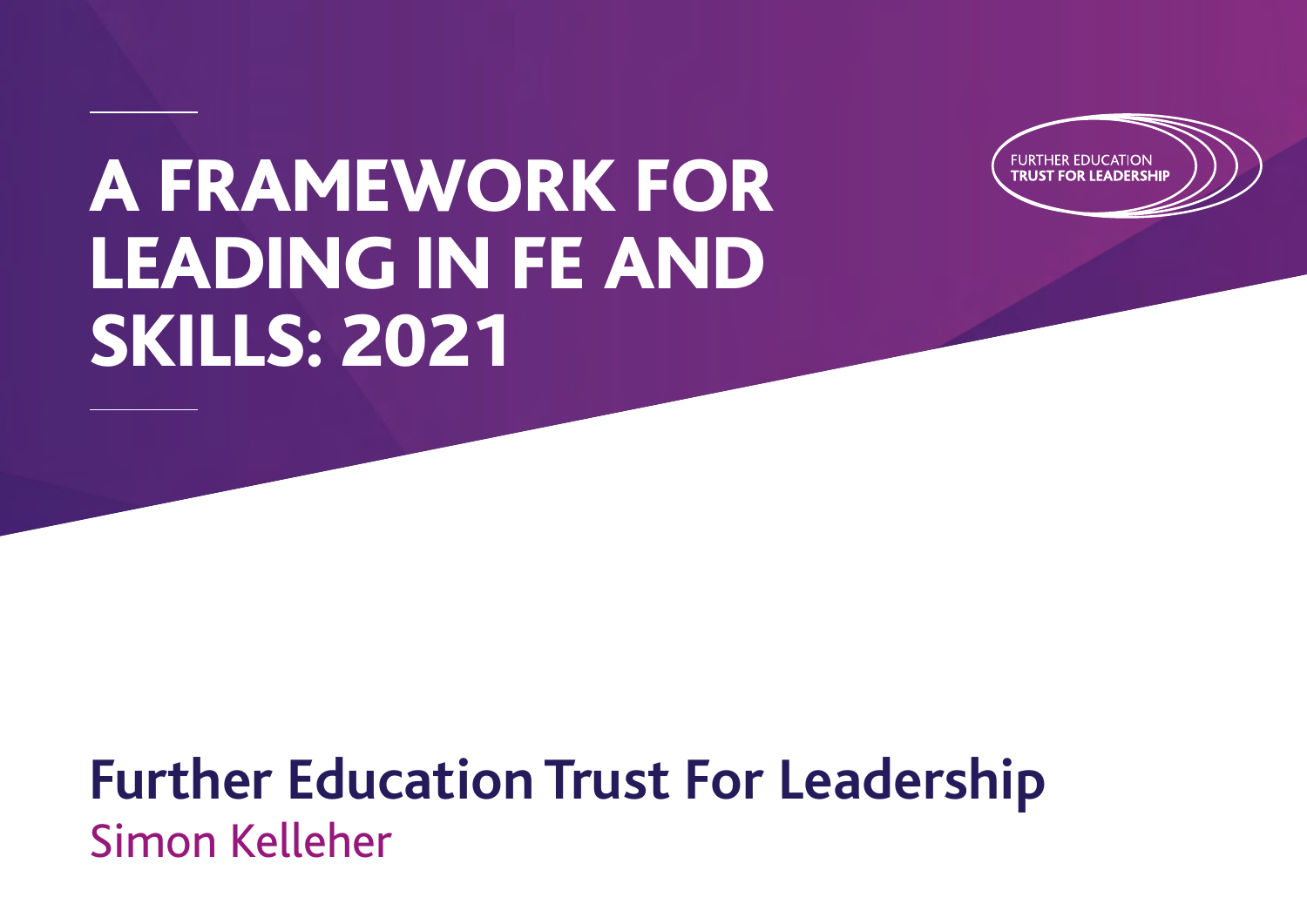#### **The world we're in: 2021**

For many in FE the 2020s began in quiet optimism, with high hopes for a white paper and a mooted 'end to austerity' for the sector as Boris Johnson's new government sought to level-up the nation.

While the promise of the FE White Paper remains, the disruption caused by the onset of the pandemic and counter measures have created social, economic, educational and health related challenges for sector leaders the like and scale of which would have been unimaginable as the decade began.

The current situation necessitates, not only crisis management from leaders, but an ability to anticipate the wider and less immediate challenges born out of the pandemic whilst also handling pre-existing pressures. Leading a college or training provider has always been a challenging, often frustrating and sometimes lonely role. It carries a huge responsibility for the learning and life aspirations of young people and adults, including many vulnerable and disadvantaged people. And while the work is frequently hugely rewarding, the stakes are often high and the costs of failure substantial, not only for the individual but also for the institution and the community in

which it is located. The personal toll can be heavy, not least in the absence of meaningful, targeted support or advice.

Just as we need to understand the drivers of institutional success and failure, we need too to recognise the multiple pressures on leaders, acknowledging that healthy institutions depend on healthy leaders.

The table below provides a breakdown of the roles senior leaders and leadership teams may take on. While these will be configured differently between institutions, they represent the core responsibilities and challenges of leadership in the current climate. Leaders and leadership teams must traverse these worlds, prioritising and balancing their multiple and sometimes competing demands.

The second table provides an overview of the wider policy, financial and regulatory landscape that leaders operate within, showing significant developments over the past decade. They are separated into 'architecture' (those reforms which are systemic in nature) and 'apparatus' (that which relate to the system's component parts or significant drivers of behaviour).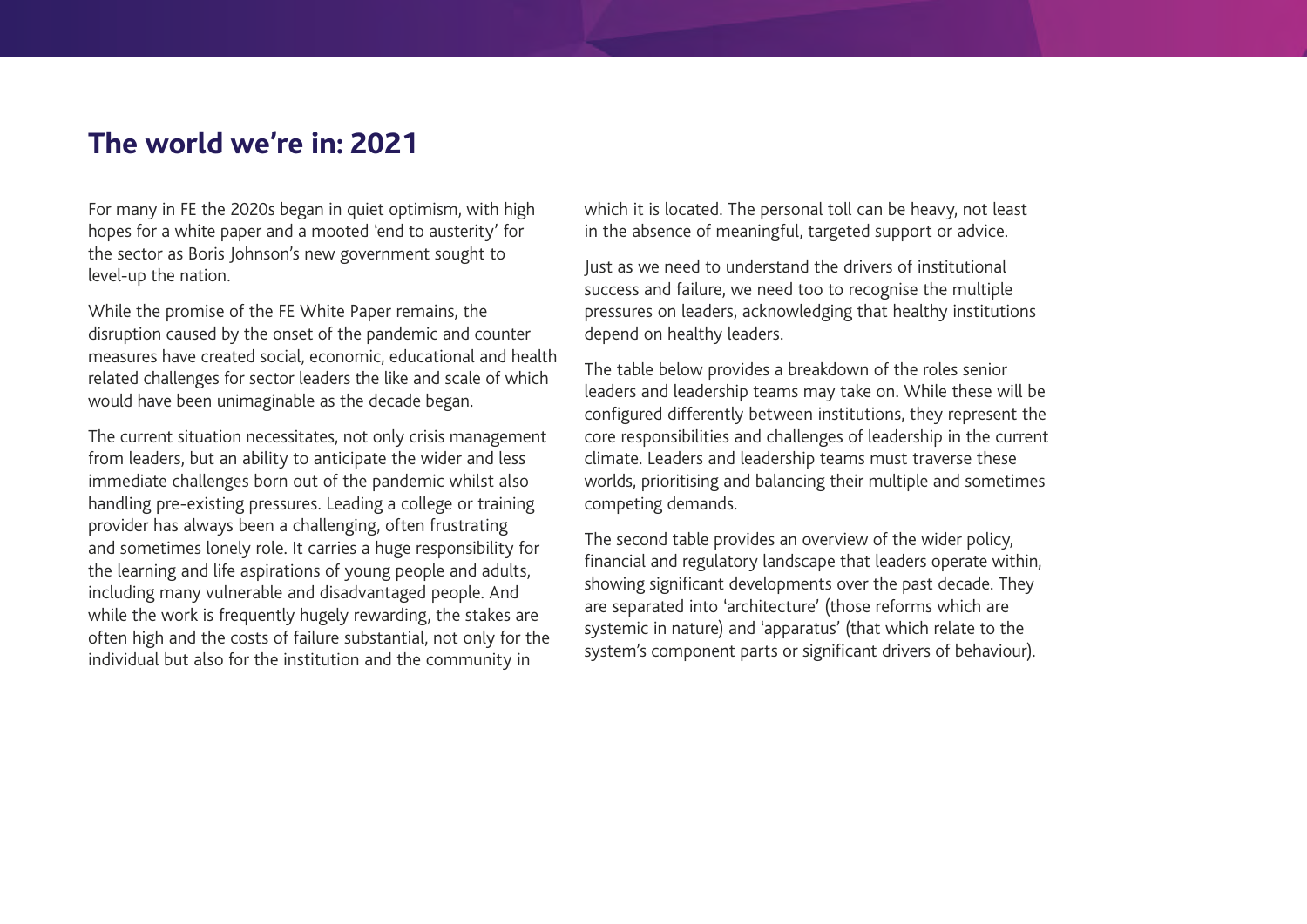### THE SECTOR LEADER IN 2021

|                                 | <b>The Leader</b>                                                                                                                                                                                                                                                                                 | <b>The Manager</b>                                                                                                                                                                                              | <b>The Educationalist</b>                                                                                                                                                                                                                                 | <b>The Public Servant</b>                                                                                                                                                                                                                                                                                                                                          | <b>The Business Leader</b>                                                                                                                                                                                                                                                    | <b>The Innovator</b>                                                                                                                                                                                                                                   |
|---------------------------------|---------------------------------------------------------------------------------------------------------------------------------------------------------------------------------------------------------------------------------------------------------------------------------------------------|-----------------------------------------------------------------------------------------------------------------------------------------------------------------------------------------------------------------|-----------------------------------------------------------------------------------------------------------------------------------------------------------------------------------------------------------------------------------------------------------|--------------------------------------------------------------------------------------------------------------------------------------------------------------------------------------------------------------------------------------------------------------------------------------------------------------------------------------------------------------------|-------------------------------------------------------------------------------------------------------------------------------------------------------------------------------------------------------------------------------------------------------------------------------|--------------------------------------------------------------------------------------------------------------------------------------------------------------------------------------------------------------------------------------------------------|
|                                 | <b>External: Shaping and reacting</b><br>to the wider world (concept of<br>Leaderhood)                                                                                                                                                                                                            | <b>Internal: Staff and financial</b><br>management                                                                                                                                                              | Developing teaching and<br>learning, curriculum and the<br>pastoral support                                                                                                                                                                               | Accountability to regulators,<br>budget holders and local<br>stakeholders                                                                                                                                                                                                                                                                                          | <b>Creating growth opportunities</b><br>and symbiotic relationships with<br>employers                                                                                                                                                                                         | Identifying and making the<br>case for innovation and driving<br>effective organisational and<br>sector change                                                                                                                                         |
| oncoming challenges:            | Delivering coordinated public service<br>/community pandemic responses<br>Responding to food poverty, mental<br>health issues, Black Lives Matter etc.<br>Shaping the organisation's role in the<br>post-pandemic world<br>The outcome of the FE white paper,<br>and response to the Augar Review | Maintaining a safe environment for<br>staff and learners<br>Adapting to pandemic disruption<br>Responding to increased demand                                                                                   | Delivering teaching, learning,<br>pastoral support and assessment<br>Providing opportunities for all who<br>need them<br>Guaranteeing high quality remote<br>and digital learning experiences<br>Providing a compensatory offer for<br>disrupted learning | Ensuring provision complies with<br>Health and Safety Executive<br>guidance<br>Delivering virus testing with the<br><b>NHS</b><br>Maintaining standards and budget<br>expectations during the pandemic                                                                                                                                                             | Finding work experience<br>placements for learners<br>Engaging employers in<br>apprenticeships, traineeships and<br>T-levels<br>Anticipating falling levels of<br>employer investment in training                                                                             | Taking imaginative approaches to<br>delivery - 'going digital', outreach<br>and reviving the 'highstreet'<br>Thinking beyond the current<br>emergency<br>Learning positive lessons from the<br>pandemic - seeing how differently<br>things can be done |
| Existing and persistent issues: | Adapting to frequent policy change<br>Finding and promoting the<br>organisation's 'place' in the locality,<br>region or national picture<br>Working collaboratively in a system<br>that incentivises competition                                                                                  | Managing a complex funding<br>system<br>Recruitment, retention and<br>shortages of skilled staff<br>Sector morale and industrial action<br>over pay and pensions<br>Performance management and CPD<br>for staff | English and maths attainment<br>Offering high quality careers<br>guidance<br>Keeping pace with industry<br>developments<br>Funding high need support for<br>learners with multiple barriers to<br>learning                                                | Taking on more responsibilities<br>such as numeracy and literacy, and<br>Prevent<br>Navigating a complex funding<br>and regulatory landscape: Ofsted,<br>the ESFA, IfATE, OFS/QAA, the FE<br>Commissioner<br>Managing a shifting landscape of<br>mergers, Area Based Reviews, and<br>the practical and motivational<br>impact of high profile provider<br>failures | Diversifying income streams<br>Understanding the needs of SMEs<br>Effectively marketing the<br>organisation and responding to<br>just-in time and bespoke training<br>needs<br>Resources and capital to ensure<br>training is in line with the latest<br>industry innovations | Finding the space to think and<br>innovate<br>Creating new partnerships,<br>specialisms and new models of<br>provision<br>Limited capacity to take risks                                                                                               |
| and prospects:                  | The civic role of the organisation<br>in light of new social ills: falling<br>levels of trust and social cohesion,<br>loneliness, poverty etc.                                                                                                                                                    | Continued budget limitations /<br>managing central, devolved and<br>private funding streams                                                                                                                     | Funding/developing emerging<br>pedagogical approaches in VR and<br>mixed reality<br>Implementing T-levels into the<br>existing mix of provision<br>Moving towards modular and<br>flexible models of delivery                                              | Tensions between public and<br>private sector character of<br>organisation<br>Managing misalignment between<br>funding incentives and ambitions<br>of LEPs and Local Industrial<br>Strategies<br>The role and capacity of voluntary<br>governing boards                                                                                                            | Developing partnerships with<br>employers in a difficult business<br>climate                                                                                                                                                                                                  | Adapting to the 4th Industrial<br>revolution: Labour market<br>disruption, automation,<br>casualisation, servicetisation<br>Catering for longer working lives -<br>requiring new thinking on lifelong<br>learning and social care                      |